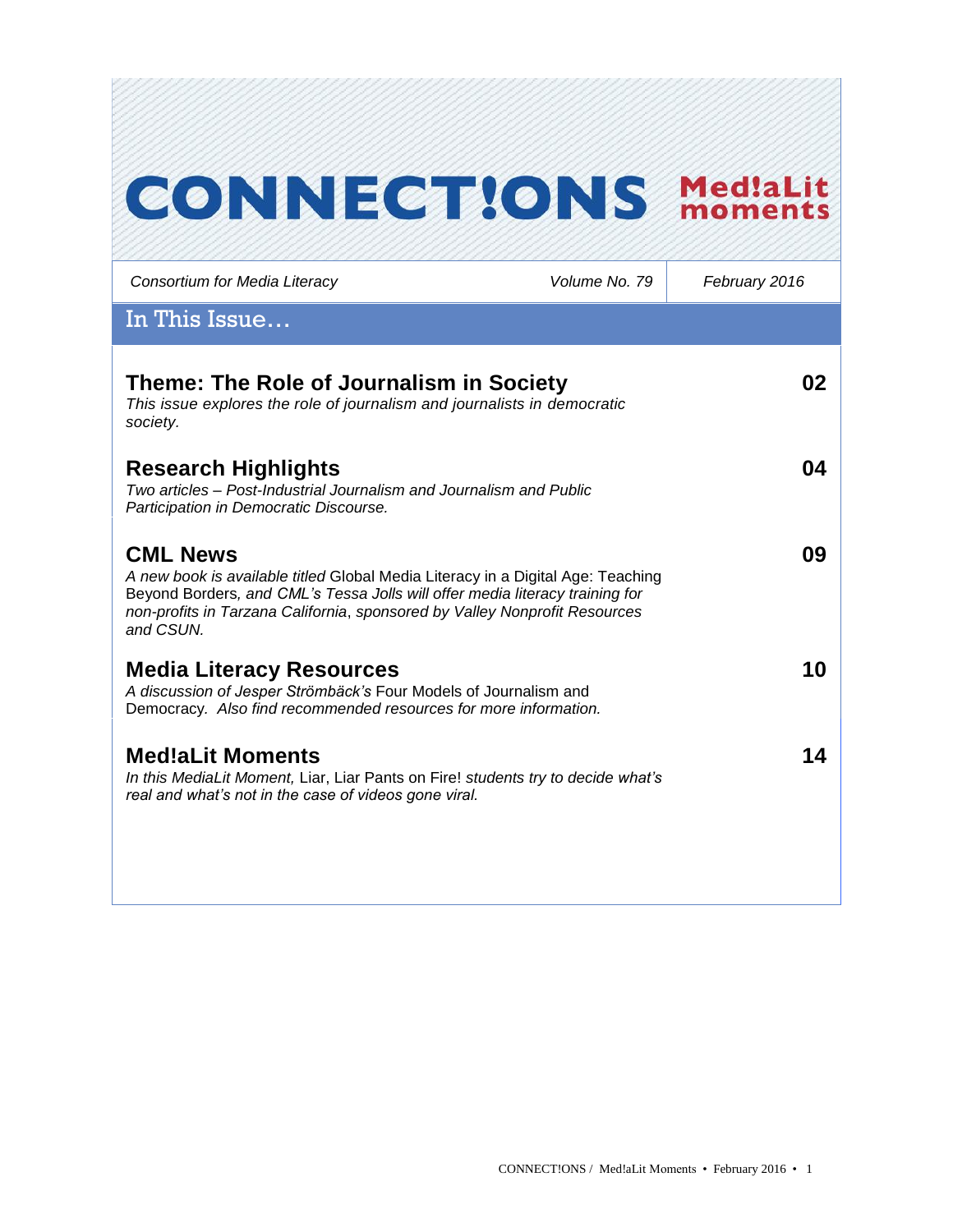# Theme: The Role of Journalism in Society

In a 1910 speech before the Sorbonne, Theodore Roosevelt presented in some detail his views of government, civilization, and virtue. Among other things, Roosevelt commented on the role of journalists and journalism within society. With a press that had not long ago been dominated by the sensationalism of the Hearst and Pulitzer newspapers, Roosevelt was keen to comment on the damage journalists could deal to democratic discourse, and the service to the public interest they could render: "The power of the journalist is great, but he is entitled neither to respect nor admiration because of that power unless it is used aright. He can do, and often does, great good. He can do, and often does, great mischief… Offenses against taste and morals, which are bad enough in a private citizen, are infinitely worse if made into instruments for debauching the community through a newspaper" ("The Man in the Arena," p. 9).

Just over a century later, so much has changed, and so much has remained the same. Perhaps the greatest change is the conception of the journalist as an individual with singular powers to steer the direction of public discourse. In more formal terms, it's the power to set the "news agenda," which determines which topics and issues are included in the news and those which are omitted. In truth, this gatekeeping function of journalism held sway for a relatively limited period of time, from the publication of Walter Lippman's *Public Opinion*  (1922) to the end of the 20<sup>th</sup> century (Willams and Carpini, *After Broadcast News* p. 62-65). By century's end, "the" journalist was replaced by a wide variety of producers of information, many of them amateurs, others experts in specific fields. They include bloggers, staff and freelancers at social media sites, and sometimes individual citizens with a digital platform and/or personal connections from which to gain the attention of public officials.

It's clear that the fight against moral turpitude in the dissemination of information is still alive and well. For example, public relations firms are beginning to set up non-profit organizations largely financed by corporations with specific agendas—so that "experts" on staff at these organizations can push those agendas in interviews with reporters, and still evade scrutiny about the original source of their messaging. The lack of transparency—their covert agenda--is the organizing principle by which such firms gain profit and power for their clients. Others, like Melanie Sloan, former federal prosecutor, and now executive director of Citizens for Responsibility and Ethics in Washington, investigates the same Beltway firms which have pursued these strategies (Friedhoff, "Be Careful Who You Quote," *Nieman Reports*, Summer 2012, p.25-26).

It's also clear that freedom of the press has declined worldwide, which means that more "mediation" of the news is occurring and that "what is omitted" is increasingly important to citizens ability to evaluate the news that they have access to. The 2015 World Press Freedom Index, developed through Reporters without Borders, presents worrying statistics and surprises in terms of where various countries stand in regards to freedom of the press;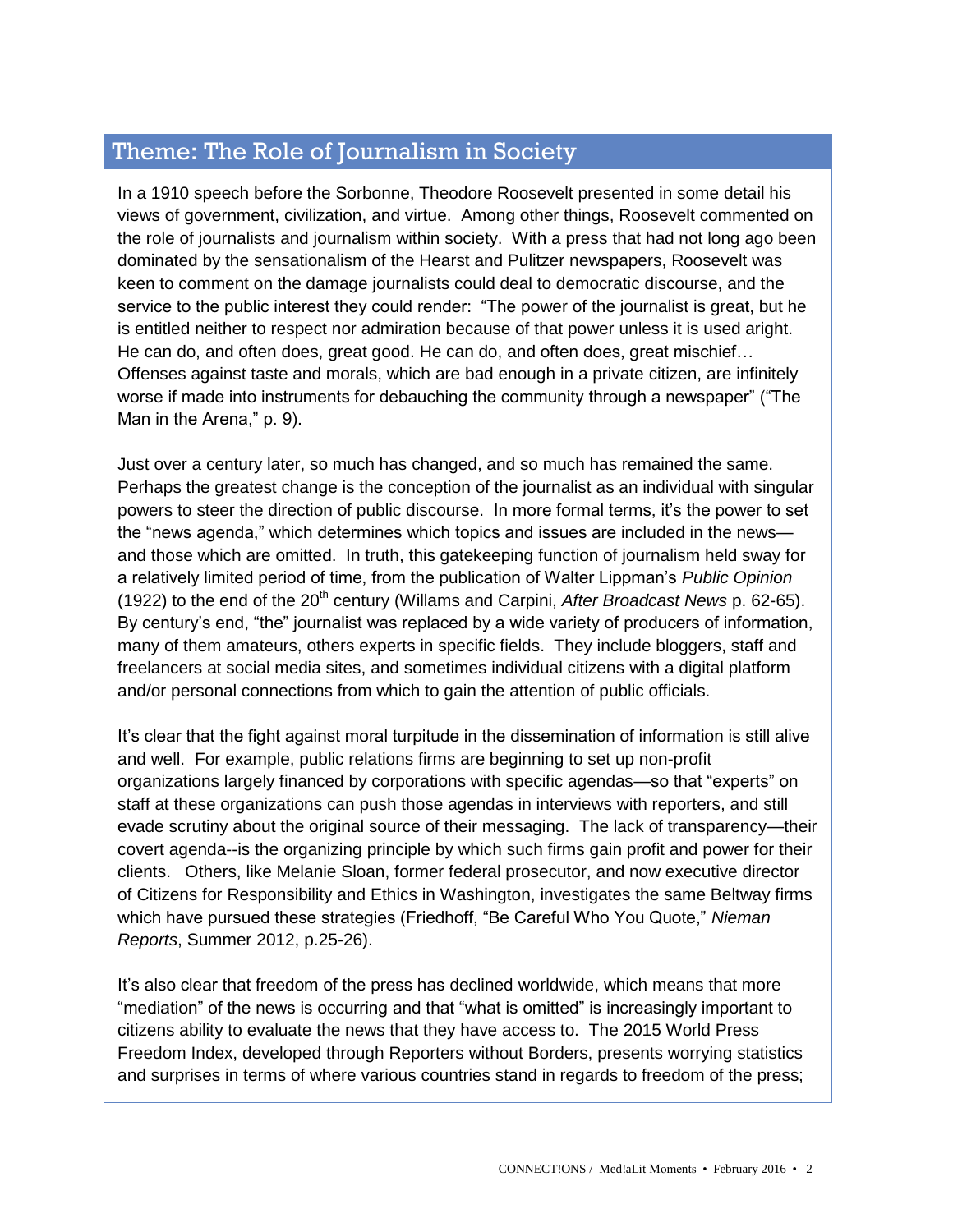the U.S., for example, ranks #49, according to this Index, while the Nordic countries of Finland, Norway and Denmark are rated as the top three countries, respectively. <https://index.rsf.org/#!/>

In this issue of *Connections,* we examine the role of journalists and journalism in society and how that role has changed over time. In our MediaLit Moments activity, *Liar, Liar Pants on Fire!* students decipher what's real and what's not in videos gone viral.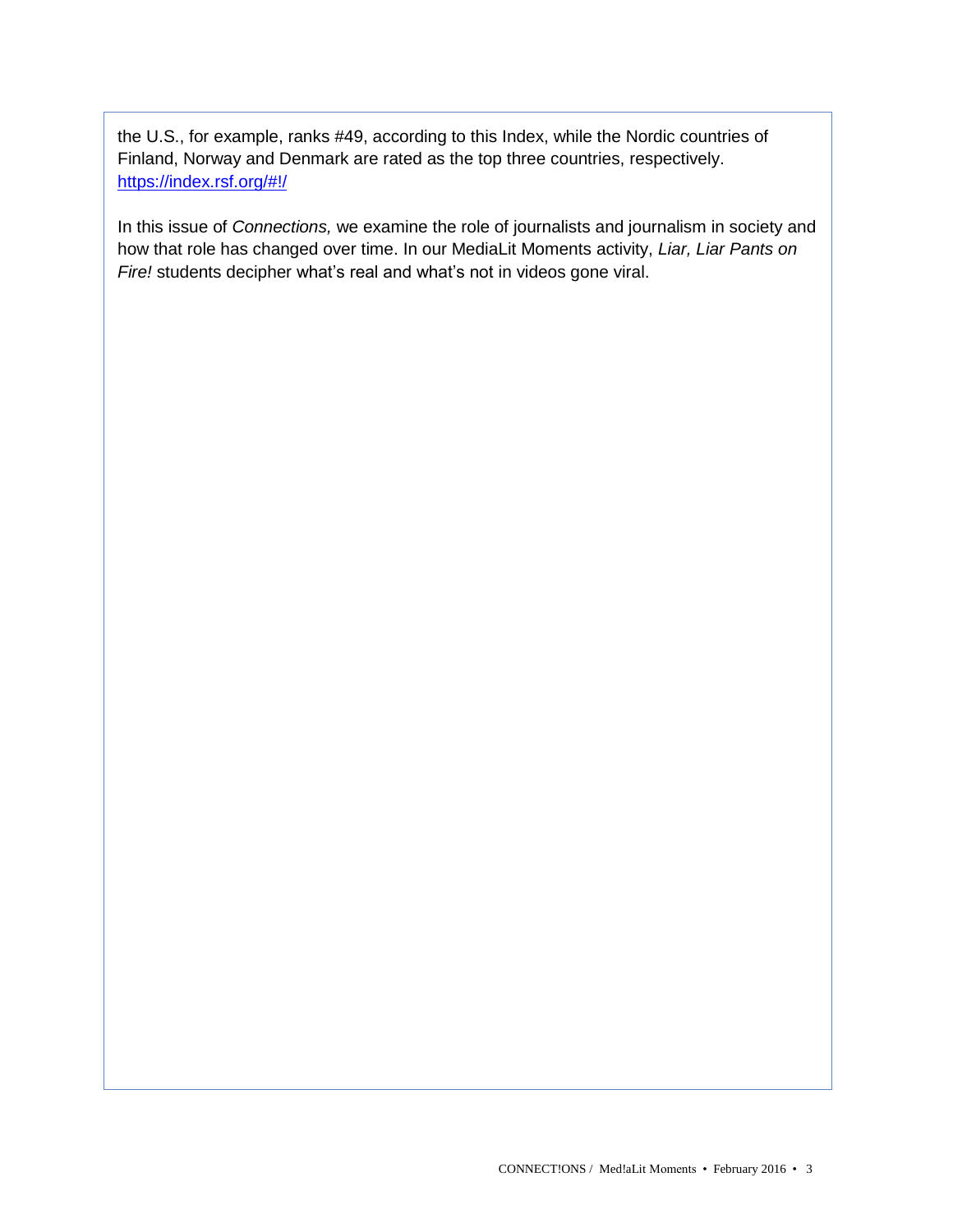# Research Highlights

## **Post-Industrial Journalism**

While the words "journalism" and "democracy" are often paired together to suggest the stability that a free press can bring to the governance of industrialized societies, traditional news organizations can no longer exclusively control the pipeline of information, and their institutional sustainability is very much in doubt. These are just two of the arguments posited by Chris Anderson, Clay Shirky and Emily Bell in their 2014 Tow Center for Digital Journalism report, *Post Industrial Journalism: Adapting to the Present*.

In the recent past, traditional news organizations generally had the power to act as gatekeepers of public information. For many, if not most audiences, they decided which stories qualified as news. In the digital age, this relationship no longer holds. For example, when Occupy Wall Street protestors were ejected from New York's Zuccotti Park in November 2011, the story was broken not by the traditional press, but by the occupiers themselves, who sent word of the police action via SMS, Twitter and Facebook. More pictures and video of the event were generated by the participants than by the traditional media, in part because the overwhelming majority of available cameras were in the pockets of the occupiers, and in part because the police closed the airspace above the park to news helicopters. Reporters on the scene hid their press badges because ordinary citizens had better access to the events in question than credentialed members of the press (Anderson, Shirky, and Bell, "Post-Industrial Ecosystem").

With regard to institutional survival, Anderson and his colleagues recount a litany of unfortunate developments which make the future of large news organizations appear precarious indeed. The most important of these is the decreasing price of advertising. As the authors note, "The essential source of advertiser subsidy is lack of choice." When advertisers can choose as many venues for their ads as they wish, they can command the market—and today consumers seem to be willing to encounter ads anywhere on the web. Moreover, ads that used to appear in papers, from want ads to dating services, are now found on standalone sites such as Craigslist, Monster.com, and OKCupid.

The value of wire service stories decreases as fair use rules make it possible for online publishers to redistribute them across the web. And, where media companies were once paid a premium for their ownership of the means of broadcast or publication, much of that infrastructure is now in the hands of consumers: ". . . now we pay Dell for computers, Canon for printers, and Verizon for delivery, rather than paying Conde Nast, Hearst or Tribune Co. for all those services in a bundle" ("The Internet Wrecks Advertising Subsidy"). Whither journalism in a post-industrial age? The authors assert "There Are Many Opportunities for Doing Good Work in New Ways," and urge journalists to embrace the future: "Even as the old monopolies vanish, there is an increase in the amount of journalistically useful work to be achieved through collaboration with amateurs, crowds and machines. Commodities traders, for example, do not need a reporter to stand by a wheat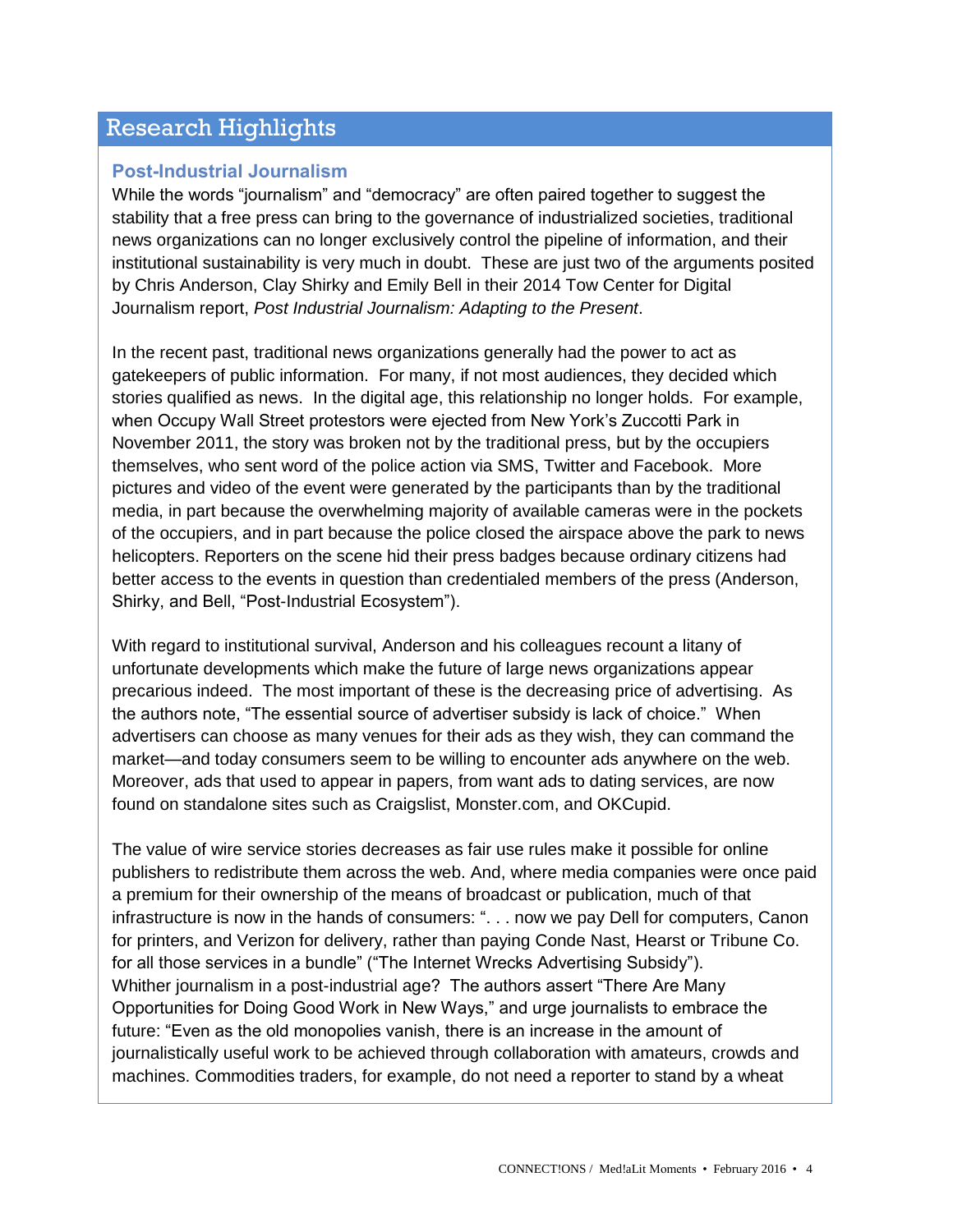field and interview a farmer. Satellites can take real-time images of the crops and interpret the visual data, turning it into useful data in the blink of an eye" ("Section 1: Journalists"). And, for audiences, reading news isn't necessarily a matter of understanding political issues and events. Information literacy skills, including interpretation of data, become crucial to understanding news as well.

For an example of the value of amateur reporting, we turn to the 'accidental' coverage of the killing of Osama bin Laden. The first public report came from Sohaib Athar (Twitter name @reallyvirtual). Athar was not a journalist (at the time he was an IT consultant in Abbottabad, Pakistan, where the raid took place), but as Steve Myers at the Poynter Institute said, "He acted like a journalist." Athar tweeted about hearing a helicopter and a blast, then responded to inquiries, added information when he thought he had it, followed the thread of the story and created context for it. Athar became a resource for journalists who were reconstructing a timeline of the events—a part of the verification system that could be compared in real time against the official version.

Though Athar may have taken the "scoop" for this story, professional journalists have not been replaced but displaced, moved higher up the editorial chain from the production of initial observations to a role that emphasizes verification and interpretation, bringing sense to the streams of text, audio, photos and video produced by the public ("What Social Media Does Better"). When amateur journalists such as Athar clarify the processes used for verification, they can help audiences judge the credibility of information as well.

At CML, we often direct attention to the conceptual model of text, producer and audience. The authors of the *Post-Industrial News* report build a conceptual model of the "news ecosystem," which is constituted by those aspects of news production which are not under the control of a single institution. Instead of a singular producer, production is distributed across a wide network of players. Anderson and his colleagues don't just suggest that this model represents the reality of current production practices, but advocate for this model as well: "News organizations should do a better job of making their work systematically available to other organizations for reuse, whether by sharing data or by sharing tools and techniques. There will always be a tension between competitive and cooperative logic in the news ecosystem, but in the current environment, the cost of not undertaking shared effort has gone up, the cost of lightweight collaboration has gone down considerably, and the value of working alone has fallen." ("Recommendation: Figure Out How to Use Work Systematized by Others"). What's most exciting about this news ecosystem model is that it apparently adopts the collaborative ethos of media production in an age of media makers, and other models of 21<sup>st</sup> century education as well.

This report is both intellectually and practically oriented, and treats a wide variety of salient topics in depth. Access the report [http://towcenter.org/research/post-industrial-journalism](http://towcenter.org/research/post-industrial-journalism-adapting-to-the-present-2/)[adapting-to-the-present-2/.](http://towcenter.org/research/post-industrial-journalism-adapting-to-the-present-2/)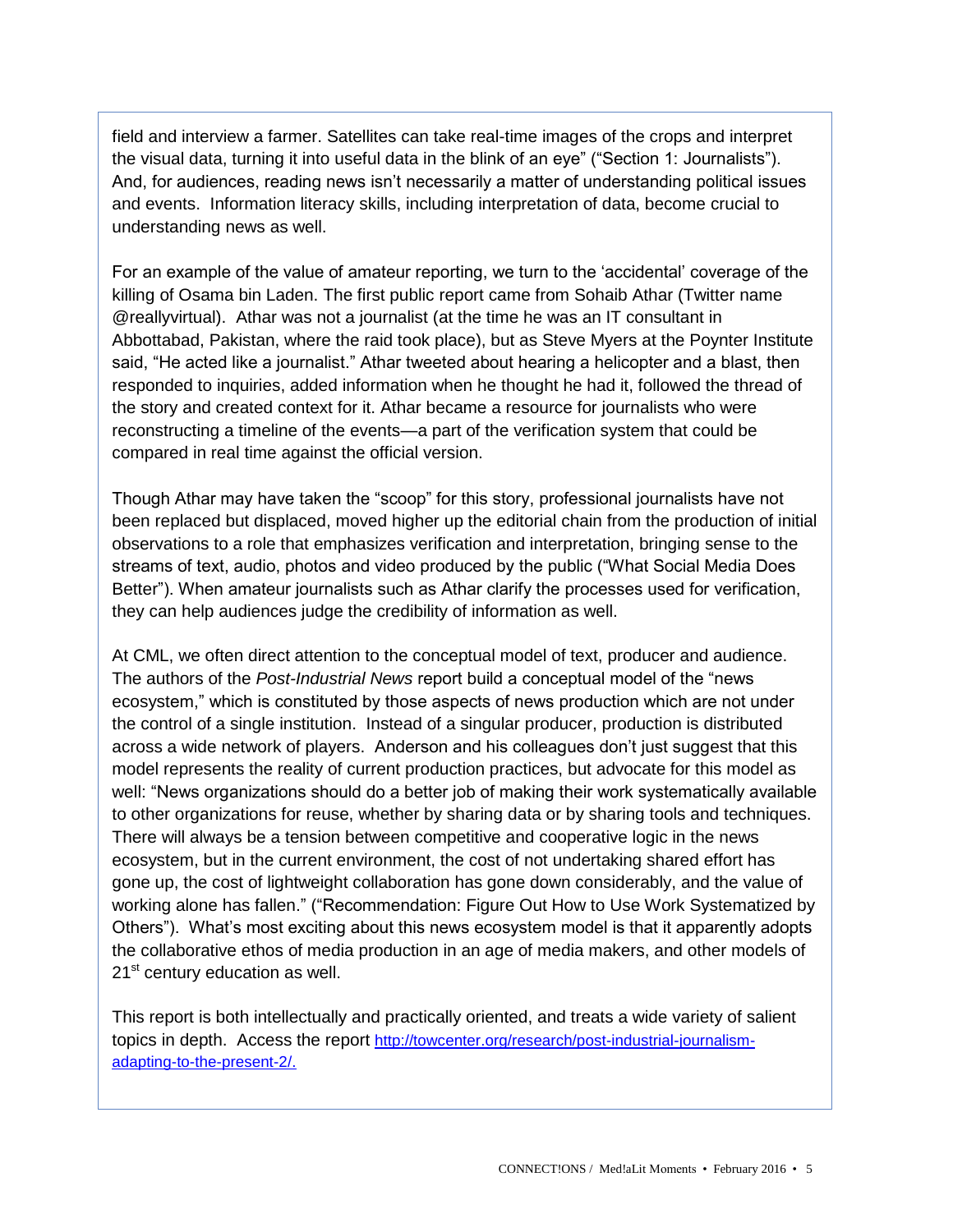## **Journalism and Public Participation in Democratic Discourse**

Before CNN and the 24 hour news cycle, before the proliferation of political talk shows on the right and left, just a few large organizations dominated the news. In *After Broadcast News: Media Regimes, Democracy and the New Information Environment*, Bruce Williams and Michael Delli Carpini make the large broadcast news organizations a focal point of their historical analysis of American journalism, and use that analysis to ground their recommendations for democratic participation in our current media culture.

Williams and Delli Carpini see one virtue in the institutions that characterized the era of broadcast news: with mass audiences tuning in daily to evening news broadcasts, many took in the full broadcast hour as a matter of civic duty. A national audience was created, and with it a common understanding of political affairs for most citizens.

This system did have its downsides, however. In a practice media theoreticians call "indexing," large organizations authorized to advance a news agenda often took their direction from political elites, and relied on those elite actors as sources of information (Williams and Delli Carpini, Chapter 3). Media literacy had little room to thrive in such a media environment. Ordinary citizens were most often treated as passive receptacles of information provided by the networks. Citizens could react to the news, but had fewer means and venues for democratic deliberation of the issues.

In their second chapter, the authors sketch the beginnings of American journalism with two primary sources, the *Philadelphia Aurora* and the *Gazette of the United States*, to illustrate the pitched rhetorical battle between Federalist and anti-Federalist papers of the Republican Era. Williams and Carpini write, "What is immediately evident to the modern reader is the near absence of any distinction between fact and opinion in the pages of the *Aurora* and its competitors. In its place were countervailing interpretations of current events, in which facts (or allegations) served as evidence to drive ideological and/or partisan arguments" ( p.37). While this form of political participation was robust, the contest between the two papers was not unlike the political contests in our current media environment, in which over-heated controversy and leaps in logic are not uncommon.

Towards the end of this chapter, Williams and Delli Carpini turn their attention to journalism in the Progressive Era, and comment on the focus of Progressive journalists on "just the facts." Fact and opinion, news and editorial content were strictly separated. Partisan controversy was eschewed. Rather, a cadre of educated professionals would be relied upon to exercise their own independent judgment. Thus, Progressive Era journalists set the stage for the agenda-setting function of broadcast news media in the following decades of the  $20<sup>th</sup>$ century.

Sandwiched in between the analysis of the partisan early press and the efficiencies of the Progressive Era, Williams and Delli Carpini make a novel move towards an integrated perspective on news. They draw from the Realist movement of the late nineteenth century, a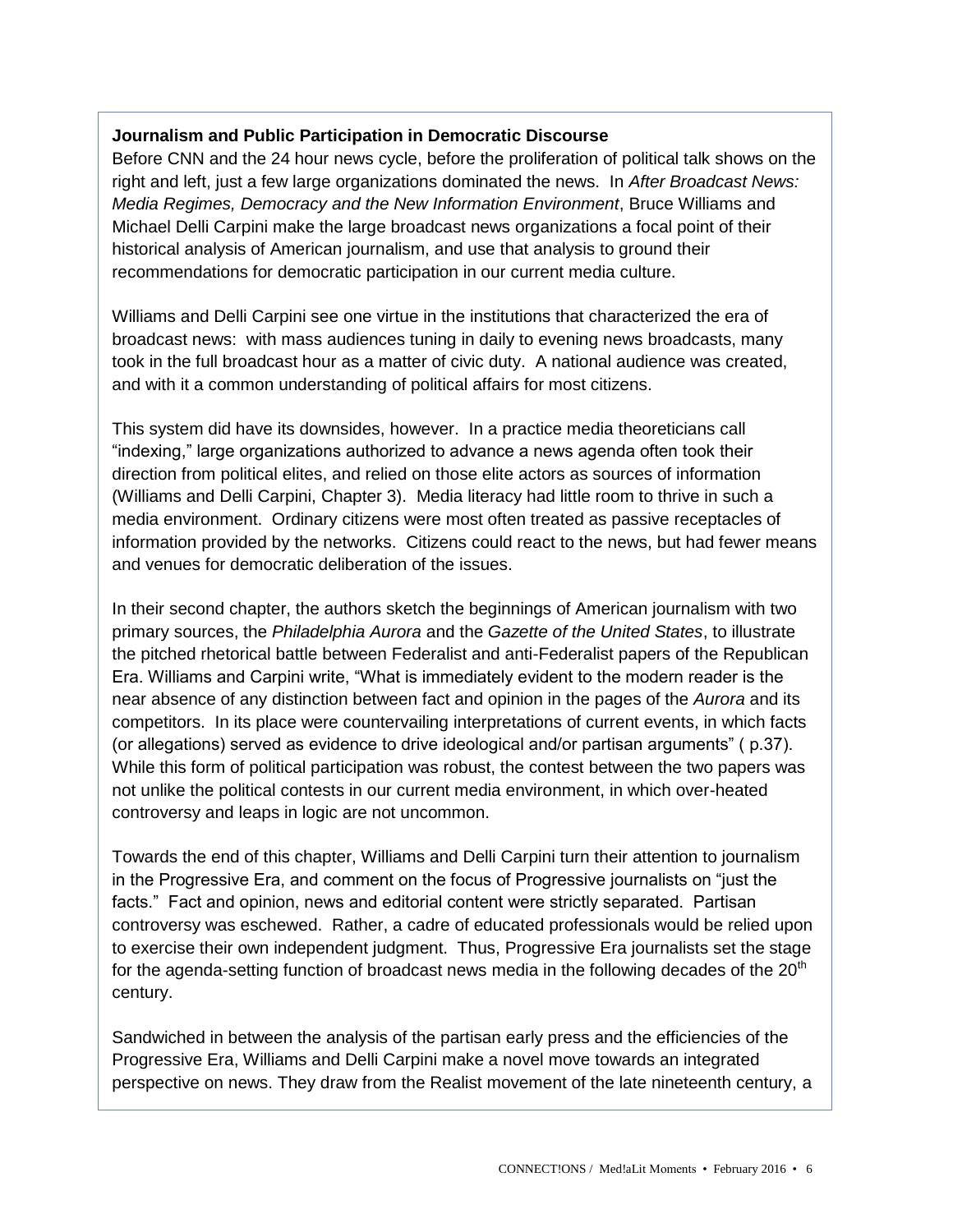movement not confined to journalism, but pursued in multiple media and genres: "Using novels, newspapers, photography, poetry and painting, [Realists] raised many profound questions about the connection between verifiable facts, artistic creativity, and media representation, on the one hand, and the underlying truth they sought to portray" (p. 49).

More to the point, while Realists sought out ways to get at the "the truth" embodied in external reality, "they did not advocate facts as against values, objectivity as opposed to subjectivity, news as opposed to entertainment, or any of the other distinctions so familiar to us today" (p.50). The Realist approach, as interpreted by the authors, has much in common with a media literacy approach to news media. If subjectivity is sanctioned, so are multiple perspectives and responses. Audiences can and do respond to the same media texts in different ways.

We conclude this article with a brief case study of this Realist version of participation in our media culture. In 1997, as part of Breast Cancer Awareness Month, HBO aired *Rachel's Daughters* (referring to Rachel Carson, who died of breast cancer shortly after the publication of *Silent Spring*). In this documentary, a group of women with breast cancer set out as 'detectives' to find out whether toxic substances or other environmental hazards might have caused their cancer.

The women profiled in the show consulted a wide variety of interview sources, some more activist and less scientifically respectable, as well as more mainstream researchers from Duke, Harvard, Berkeley and the National Cancer Institute, all of whom were given time to introduce themselves and their research at some length. The women profiled in the show sought out a wide variety of print sources as well.

Sandra Steingraber, a Cornell University professor well-known as an environmental writer, biologist, poet, and cancer survivor, was called in to help frame the complex connections among research, political issues and personal motivations of the women profiled in the show. Among other things, the documentary connected issues of race, class, gender, disease, and where and how public research dollars were being allocated.

In writing about *Rachel's Daughters*, Williams and Delli Carpini take note of the hostile review from Gina Kolata, a *New York Times* science reporter at that time. Kolata writes, "The women on the show are far removed from the universe of scientists and others who make distinctions between hypotheses and evidence, who believe that speculation is not proof, and that when evidence fails to support a hypothesis, the hypothesis should be abandoned… Their universe is emotional and scary, filled with corporate bogeymen and toxic wastes and young women dying of a dreaded disease. Its appeal is insidious, and that is its danger" (238).

Progressive Era sensibilities are reflected in Kolata's review, in at least a few ways. It draws a distinction between hard science and emotional evasion of the facts. It appeals to the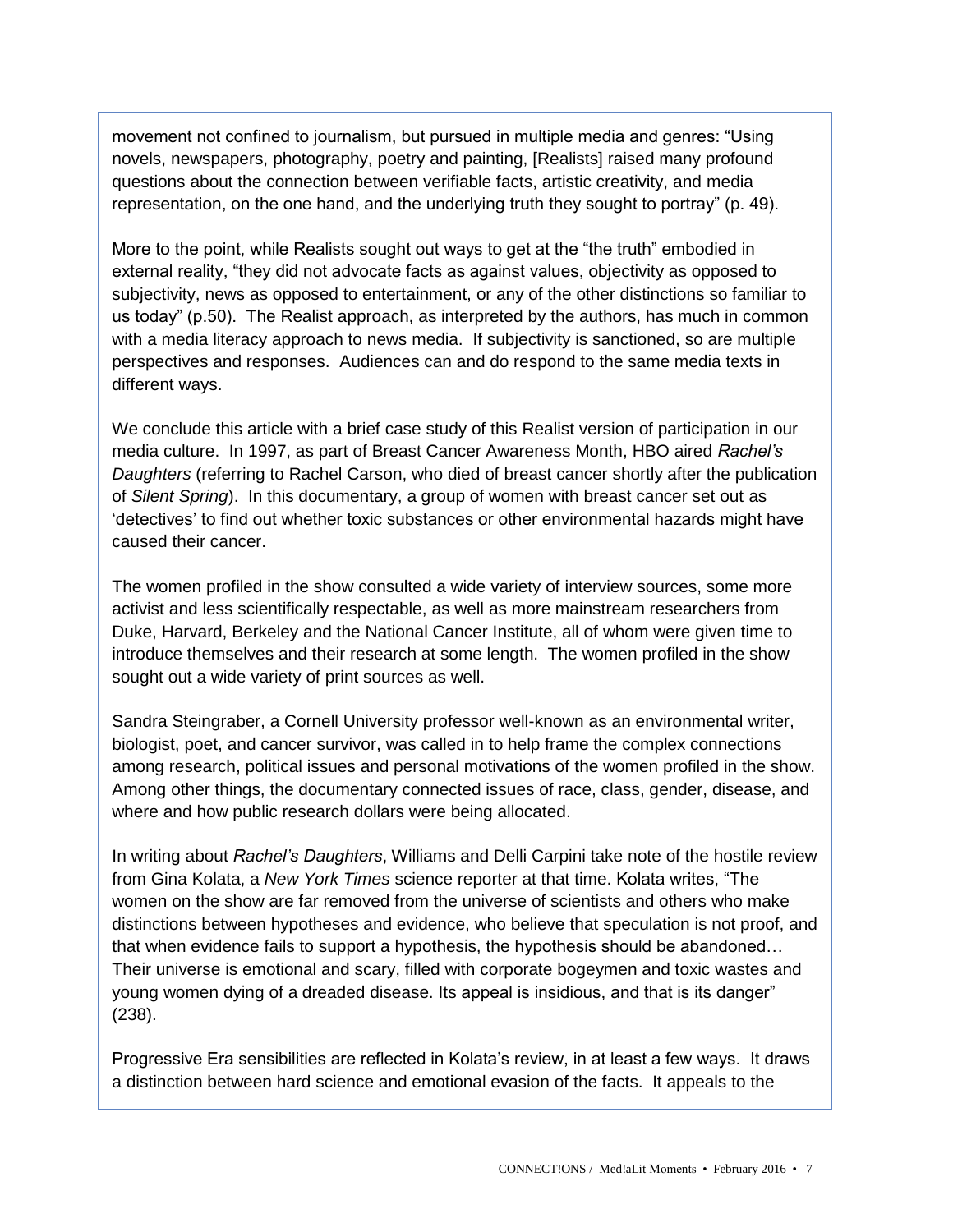wisdom of a group of professionals who should be entrusted to make decisions on behalf of an ill-informed public. Most poignantly, it avoids any discussion of politics. From a media literacy point of view, the question once again is, where can democratic participation in our media culture thrive?

Yet *Rachel's Daughters* isn't just an emotional response to traumatic life events, though it certainly entails that. The show's subjects are given time to investigate whether they have any grounds to suspect that environmental hazards contributed to their disease. Their participation in this search does reflect the possibilities open to ordinary citizens in a democratic media environment. And, in true Realist form, the show's producers pursue a variety of strategies to illuminate breast cancer as a scientific, social and individually experienced phenomenon.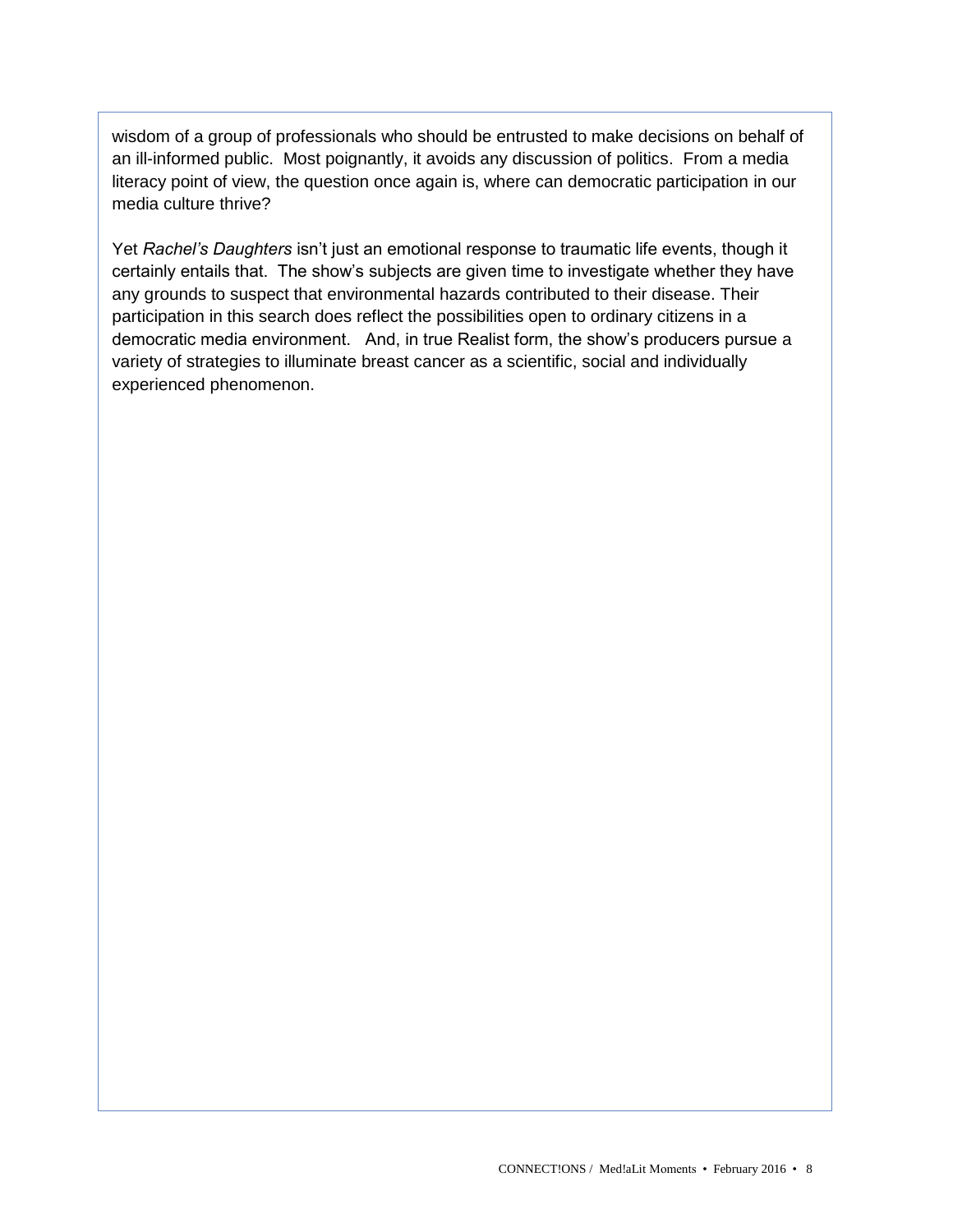# CML News





#### **Global Media Literacy in a Digital Age: Teaching Beyond Borders**

*Global Media Literacy in a Digital Age: Teaching Beyond Borders* is a new book edited by Belinha W. De Abreu and Melda N. Yildiz; CML's Tessa Jolls wrote the Foreword for the book. [http://peterlang.com/index.cfm…](http://peterlang.com/index.cfm?event=cmp.ccc.seitenstruktur.detailseiten&seitentyp=produkt&pk=83663&cid=537&concordeid=312845)

## **Media Literacy Workshop for Nonprofits**

*Media Literacy Strategies for Children, Youth and Family Nonprofits*. Tuesday, February 23, 4pm, at Tarzana Providence Medical Center. Free.

Nonprofits serving children, youth and families can increase public support and understanding for their clients by helping their own staffs as well as community members to become better consumers of media, mass and social, and to use media more effectively for information and advocacy. This workshop is another activity of the Valley Nonprofit Resources Children, Youth and Family Nonprofit Initiative - co-sponsored by the Child Development Institute and the CSUN Institute for Community Health and Wellbeing. CML's Tessa Jolls will lead the workshop. For more information and to register please call, 818-677-2774 or email [valleynonprofitresources@csun.edu.](mailto:valleynonprofitresources@csun.edu)

#### **About Us…**

The Consortium for Media Literacy addresses the role of global media through the advocacy, research and design of media literacy education for youth, educators and parents.

The Consortium focuses on K-12 grade youth and their parents and communities. The research efforts include nutrition and health education, body image/sexuality, safety and responsibility in media by consumers and creators of products. The Consortium is building a body of research, interventions and communication that demonstrate scientifically that media literacy is an effective intervention strategy in addressing critical issues for youth.

### **CONSORTIUM** for **MEDIA LITERACY**

**Uniting for Development**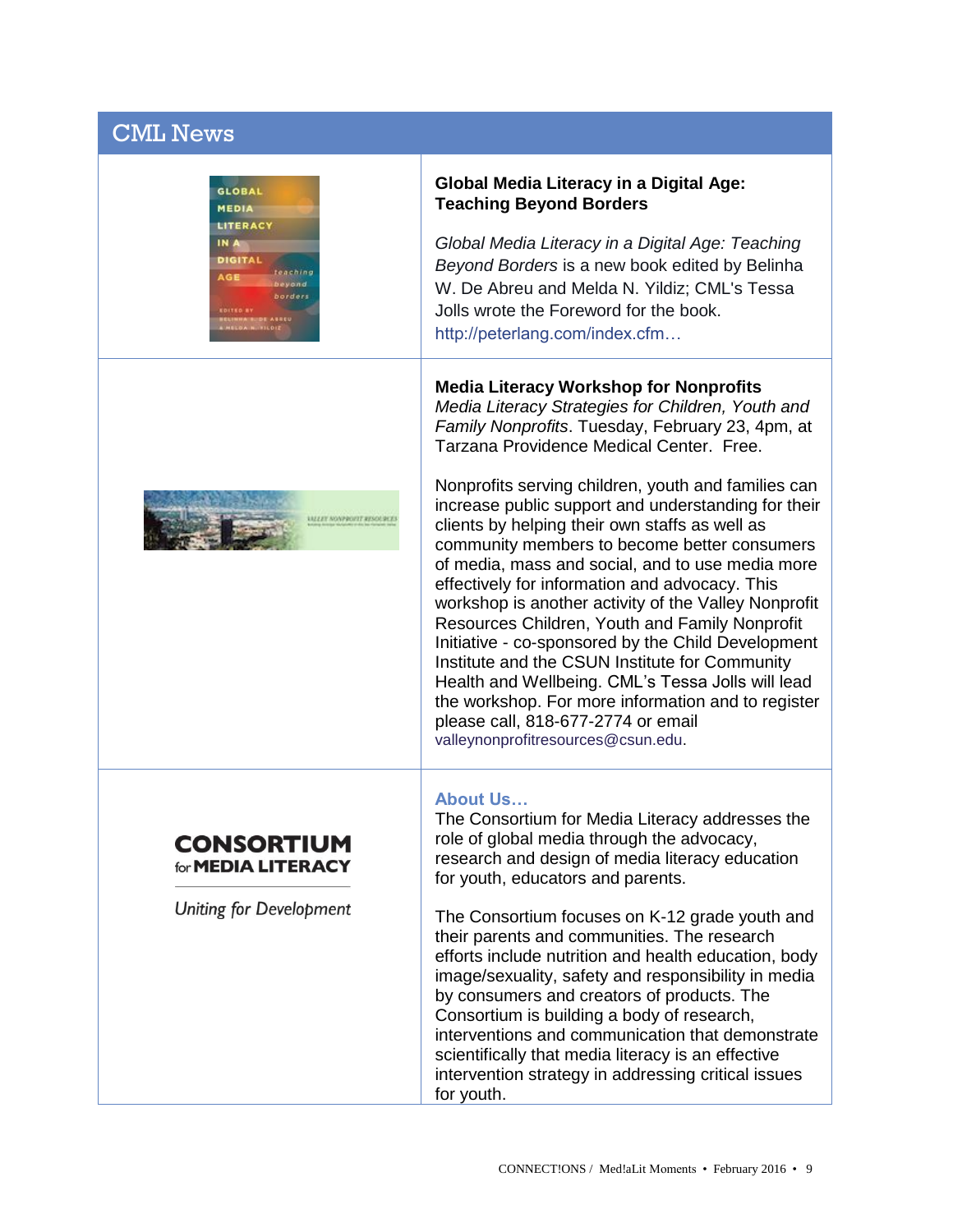# Resources for Media Literacy

## **Four Models of Journalism and Democracy**

It's easy to criticize the media, but it isn't always easy to imagine the alternatives. In his "In Search of a Standard: Four Models of Democracy and Their Normative Implications for Journalism," Jesper Strӧmbӓck points out that specific models of democracy are needed to determine what kind of information is required in each.

The four models of democracy which Strӧmbӓck submits for consideration? Competitive, participatory, deliberative, and procedural.

One can say that procedural democracy is the basic model. Citizens and politicians respect the rules and procedures of a democracy. The right to vote, freedom of expression and the press and other basic requirements must always be protected and respected. As long as this is the case, it is of less importance whether people use their right to vote or not. Procedural democracy does not put any demands on citizens to vote, consume news, participate in public life, or stay well-informed. How people choose to spend their time and energy is up to themselves, as long as they do not violate basic democratic rights and freedoms. To demand that people spend their life keeping up with the news, getting informed, and participating in public life, is to demand too much (p. 334).

The expectations for journalism? "A media system in which maximum freedom resides…will probably provide all kinds of content if asked for by enough people. A free marketplace of ideas as well as of media outlets will grant not only that freedom itself is protected, but also that the truth—if there is such a thing—in the end will crystallize. Therefore, there is no need for specific demands upon media or news standards for journalism. Of course, if there are events, issues or information that all people truly should know about, journalism should provide it" (p. 338). In many ways, this model is most representative of our current media system. If truth is to "crystallize," it's going to take the time and dedication of media literacy educators to make that happen.

In a competitive democracy, elections are the main focus, and political candidates or parties compete for the support of the electorate. "As in the market place for goods, political alternatives offer their services and products (platforms, candidates, images) to voters who are then supposed to act as customers and (through their votes) buy the product that pleases them the most. Without clear political choices, the process would be undermined" (ibid).

What are the expectations for journalism in a competitive democracy? "First, news should provide information that people can trust and act upon. The line between fact and fiction must not be blurred. Thus it is important to draw a clear line of demarcation between different kinds of media content such as advertisements, entertainment and journalism; and that media content presented as journalism lives up to standards concerning checking the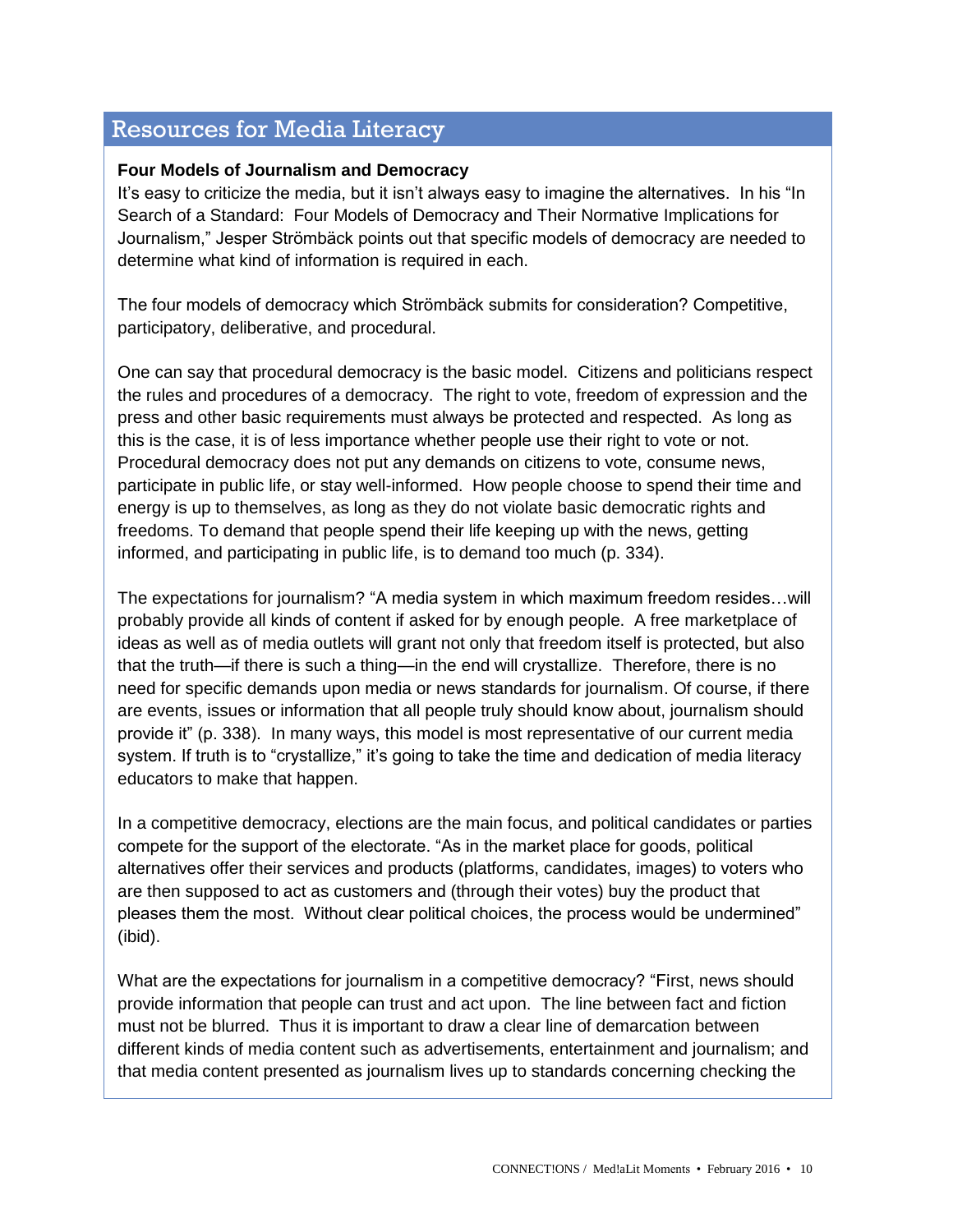facts, being critical of news sources, and being impartial" (p.339).

In the competitive democracy model, journalists should also focus attention on the words and actions of candidates and incumbents, and monitor political elites, both in what they have done, what they promise to do, and whether they have done what they promised when elected. It is especially important that media and journalism tell people about the record of office-holders, and that journalism should set the agenda rather than let political actors do this (ibid). From a media literacy standpoint, it's good to have professional news organizations which can provide reliable information, but it's still important for individual citizens to have the knowledge and skills needed to evaluate its credibility.

In a participatory model, democracy thrives when people engage in public life and different types of political action, when they bond through their activities, and when they develop democratically sound attitudes. "Democracy must be sustained by the actions of a large number of people, and requires a large reservoir of social capital among people, including norms of reciprocity, civic engagement and trust" (335-336).

The expectations for journalism? As with all models, it is important that news corresponds to the reality it is referring to, "since otherwise people's actions and opinions risk being built on false premises" (339). News should provide information about important societal problems and about how society and the decision-making processes work. News should allow ordinary people to speak for themselves, and even set the agenda for their coverage. Furthermore, journalists should frame politics as issues open for citizen participation, not as a strategic game played by those already engaged. From a media literacy standpoint, norms of transparency and trust are essential to a democratic media culture, as the work of Melanie Sloan and the Citizens for Responsibility and Ethics in Washington so ably demonstrates.

Finally, and somewhat controversially, journalists in a participatory democracy should be attached to, rather than detached from, the democracy within which they work. In this role, journalists are "fair-minded participants." This proviso is a nod to the "public journalism" movement of the late 1990s and early years of the 21 $^{\rm st}$  century, in which journalists didn't just "fill" news consumers with facts, but acted as facilitators of discussion about important issues (p. 340).

In a deliberative democracy, political decisions are preceded by discussions in the public sphere as well as in smaller settings. Discussions are committed to the values of rationality, impartiality, intellectual honesty, and equality among participants. Furthermore, deliberative discussions are seen both as ends in themselves as well as a means of producing agreement (or at least a better understanding of the values underlying conflicts). The core idea: "when citizens or their representatives disagree morally, they should continue to reason together to reach mutually acceptable decisions" (ibid).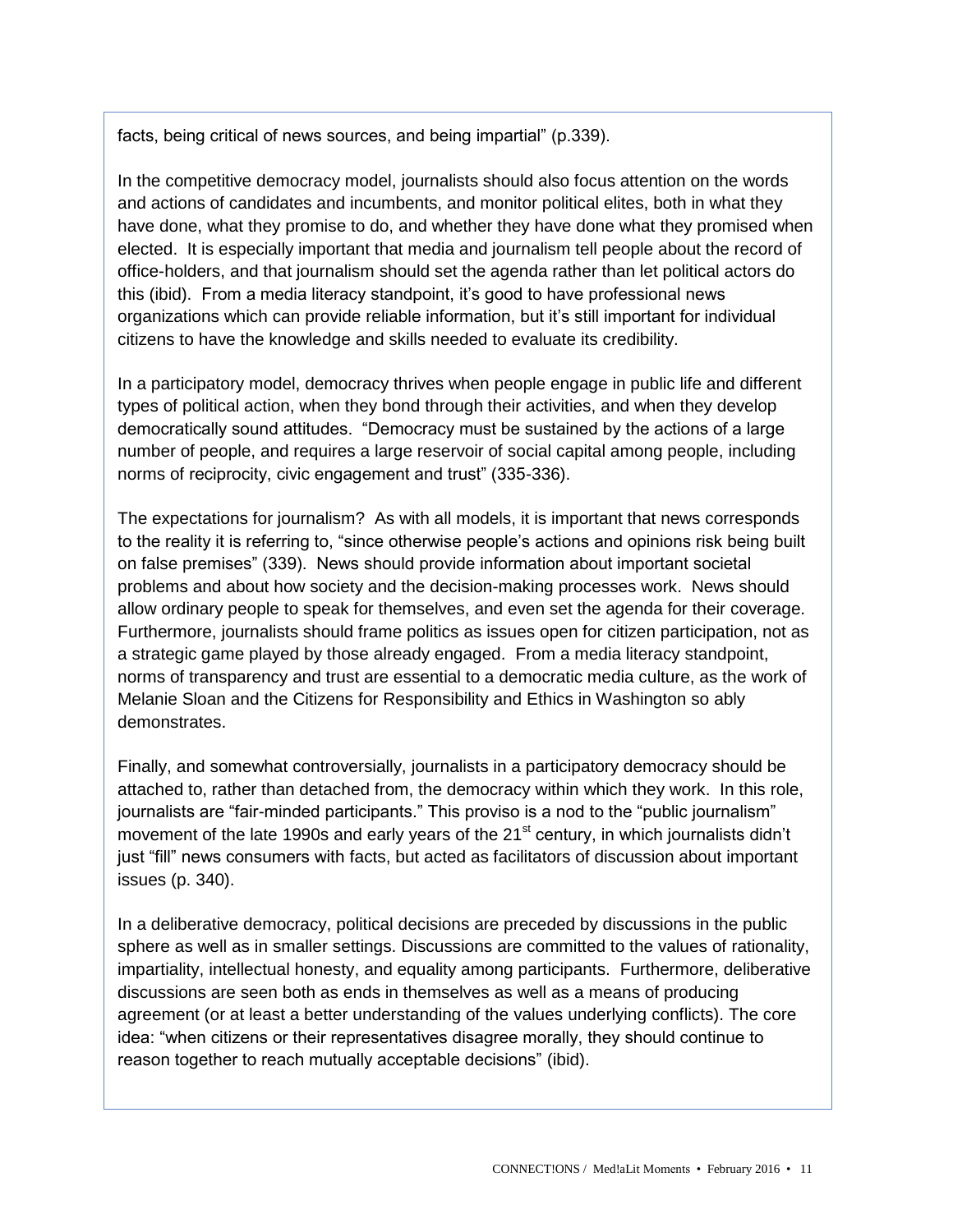The expectations of media and journalism? Media should provide an arena for everyone with strong arguments and direct attention to those who can contribute to a furthering of the discussion. And, instead of framing politics as a strategic game where the only motivation of politicians is to win elections, journalists should frame politics as a continuous process of finding solutions to common problems. As with the participatory model, they should also help organize discussion of issues, and once again act as "fair-minded participants." Factual information and the watchdog function of the press are still prized. And, as with all other models, basic information about how society and political processes work is required (p.341). From a media literacy standpoint, this model offers a model for both information literacy and empowerment.

Further implications for each model are clearly laid out in this article—but it may be best to simply ask, what kind of media and what kind of democracy do you prefer, and why?

## **Sources Cited**

Anderson, Chris, Bell, Emily, and Clay Shirky. *Post-Industrial Journalism: Adapting to the Present.* New York: Tow Center for Digital Journalism at Columbia University Journalism School, 2014. Web. 15 January 2016.

Friedhoff, Stephanie. "Be Careful Who You Quote." *Nieman Reports* 66.2 (Summer 2012): 25-27. Nieman Foundation for Journalism at Harvard University.

Roosevelt, Theodore. "The Man in the Arena." Sorbonne, University, Paris. 23 April 1910.

Strömbäck, Jesper. "In Search of a Standard: Four Models of Democracy and Their Normative Implications for Journalism. *Journalism Studies* 6.3 (2005): 331-345.

Williams, Bruce A., and Michael X. Delli Carpini. *After Broadcast News: Media Regimes, Democracy and the New Information Environment.* New York: Cambridge University Press, 2011.

## **Recommended Resources:**

Nieman Foundation for Journalism (nieman.harvard.edu)

In addition to publishing *Nieman Reports*, the foundation hosts Nieman Lab, a website reporting on digital media innovation, and Nieman Storyboard, a website exploring the art and craft of non-fiction storytelling.

## Pro Publica (propublica.org)

Not only is Pro Publica an organization dedicated to public interest journalism. It also has pioneered the sharing of structured data sets to help investigative journalists ply their trade. Their Dollars for Docs site, which details payments made from major pharmaceutical companies to prescribing physicians, is a great example, and easily accessed by individual users[:https://projects.propublica.org/docdollars/](https://projects.propublica.org/docdollars/)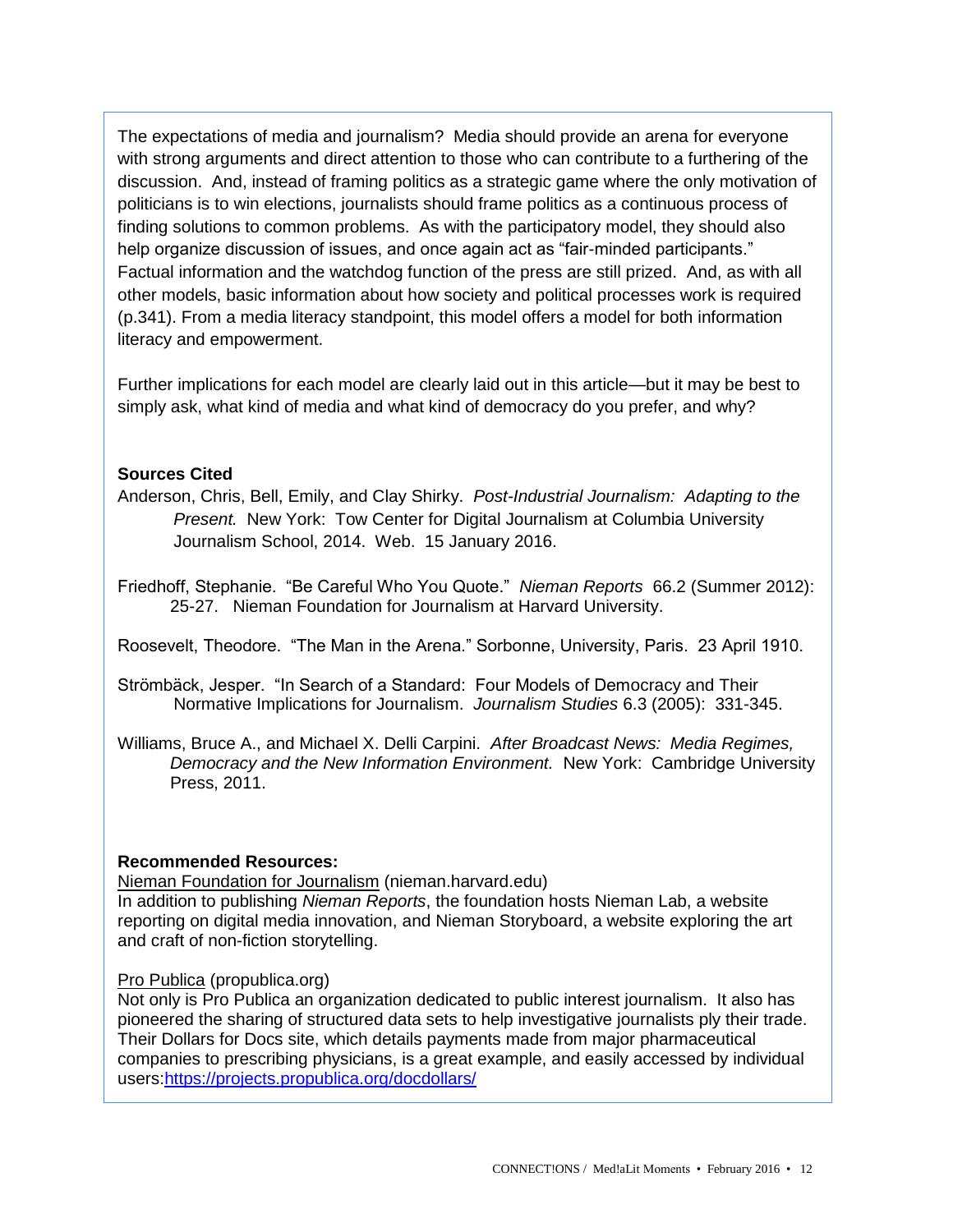### Institute for Nonprofit News (inn.org)

INN doesn't just publish news in the public interest. They embody the kind of collaboration and support envisaged by the authors of the Tow Center post-industrial journalism report. In addition to collaborating on stories, INN supports organizations and individuals with business services, education, fiscal sponsorship, insurance assistance, and an innovation fund.

### Poynter Institute (poynter.org)

The emphasis of Poynter Institute is on education, whether for middle and high school students, working journalists, or managers at news organizations. A CML staff member recently attended a webinar on following presidential campaigns away from the Beltway, and came away with valuable insights on campaign reporting.

The Tow Center Report on "Post-Industrial Journalism" mentions a couple dozen sites and organizations that are worth checking out, from Map Light, which trains a spotlight on political contributions, to Poligraft, a utility created by the Sunlight Foundation which allows users to uncover levels of influence in federal and state politics and news coverage of it.